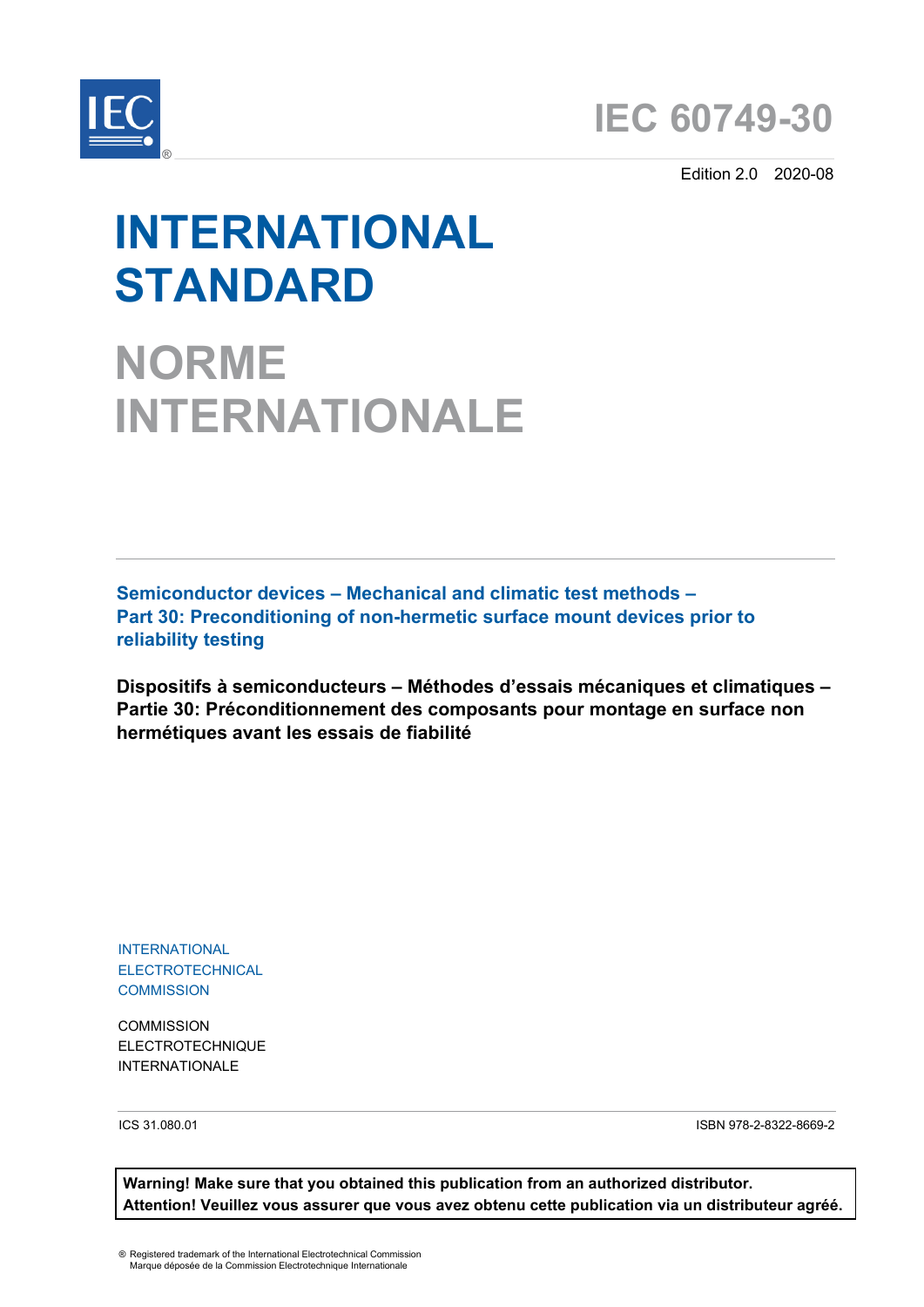# CONTENTS

| 1 |              |                                                                                      |  |
|---|--------------|--------------------------------------------------------------------------------------|--|
| 2 |              |                                                                                      |  |
| 3 |              |                                                                                      |  |
| 4 |              |                                                                                      |  |
| 5 |              |                                                                                      |  |
|   | 5.1          |                                                                                      |  |
|   | 5.2          |                                                                                      |  |
|   | 5.3          |                                                                                      |  |
|   | 5.4          |                                                                                      |  |
|   | 5.5          |                                                                                      |  |
|   | 5.6          |                                                                                      |  |
|   | 5.7          |                                                                                      |  |
| 6 |              |                                                                                      |  |
|   | 6.1          |                                                                                      |  |
|   | 6.2          |                                                                                      |  |
|   | 6.2.1        |                                                                                      |  |
|   | 6.2.2        |                                                                                      |  |
|   | 6.3          |                                                                                      |  |
|   | 6.4          |                                                                                      |  |
|   | 6.5          |                                                                                      |  |
|   | 6.5.1        |                                                                                      |  |
|   | 6.5.2        | Method A for dry-packed SMDs in accordance with IEC 60749-20 8                       |  |
|   | 6.5.3        | Method B for dry-packed SMDs in accordance with IEC 60749-20 8                       |  |
|   | 6.6          | Soak conditions for non-dry-packed SMDs in accordance with IEC 60749-208             |  |
|   | 6.7          |                                                                                      |  |
|   | 6.7.1        |                                                                                      |  |
|   | 6.7.2        |                                                                                      |  |
|   | 6.8<br>6.8.1 |                                                                                      |  |
|   | 6.8.2        |                                                                                      |  |
|   | 6.9          |                                                                                      |  |
|   | 6.9.1        |                                                                                      |  |
|   | 6.9.2        |                                                                                      |  |
|   | 6.10         |                                                                                      |  |
| 7 |              |                                                                                      |  |
|   |              |                                                                                      |  |
|   |              |                                                                                      |  |
|   |              | Table 1 – Preconditioning sequence flow – Method A (condition A2) in accordance with |  |
|   |              |                                                                                      |  |

| Table 2 – Preconditioning sequence flow – Method B (conditions B2 to B6) in       |  |
|-----------------------------------------------------------------------------------|--|
| Table 3 – Preconditioning sequence flow – Conditions A1 and B1 in accordance with |  |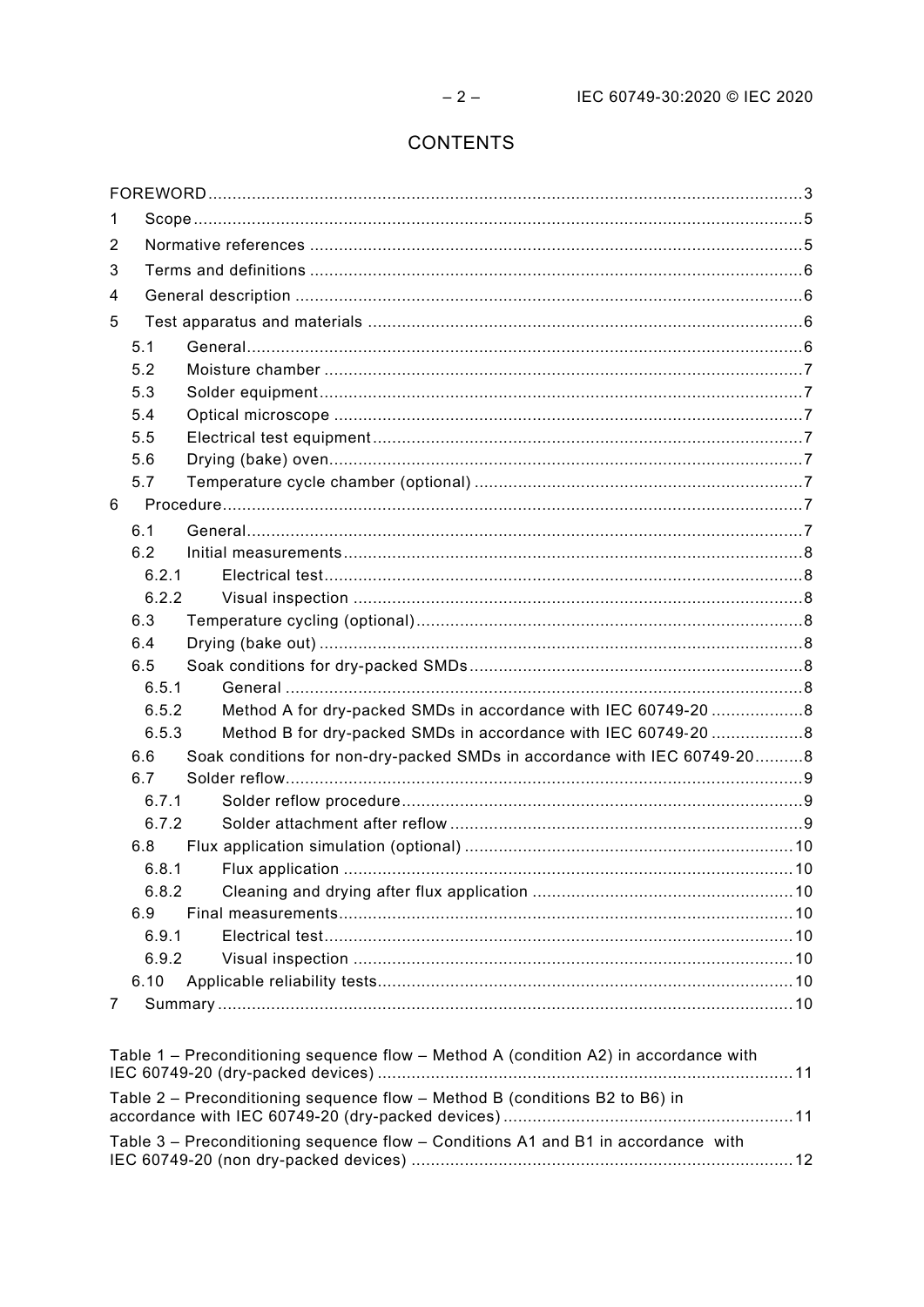#### INTERNATIONAL ELECTROTECHNICAL COMMISSION

\_\_\_\_\_\_\_\_\_\_\_\_

# **SEMICONDUCTOR DEVICES – MECHANICAL AND CLIMATIC TEST METHODS –**

#### **Part 30: Preconditioning of non-hermetic surface mount devices prior to reliability testing**

#### FOREWORD

- <span id="page-2-0"></span>1) The International Electrotechnical Commission (IEC) is a worldwide organization for standardization comprising all national electrotechnical committees (IEC National Committees). The object of IEC is to promote international co-operation on all questions concerning standardization in the electrical and electronic fields. To this end and in addition to other activities, IEC publishes International Standards, Technical Specifications, Technical Reports, Publicly Available Specifications (PAS) and Guides (hereafter referred to as "IEC Publication(s)"). Their preparation is entrusted to technical committees; any IEC National Committee interested in the subject dealt with may participate in this preparatory work. International, governmental and nongovernmental organizations liaising with the IEC also participate in this preparation. IEC collaborates closely with the International Organization for Standardization (ISO) in accordance with conditions determined by agreement between the two organizations.
- 2) The formal decisions or agreements of IEC on technical matters express, as nearly as possible, an international consensus of opinion on the relevant subjects since each technical committee has representation from all interested IEC National Committees.
- 3) IEC Publications have the form of recommendations for international use and are accepted by IEC National Committees in that sense. While all reasonable efforts are made to ensure that the technical content of IEC Publications is accurate, IEC cannot be held responsible for the way in which they are used or for any misinterpretation by any end user.
- 4) In order to promote international uniformity, IEC National Committees undertake to apply IEC Publications transparently to the maximum extent possible in their national and regional publications. Any divergence between any IEC Publication and the corresponding national or regional publication shall be clearly indicated in the latter.
- 5) IEC itself does not provide any attestation of conformity. Independent certification bodies provide conformity assessment services and, in some areas, access to IEC marks of conformity. IEC is not responsible for any services carried out by independent certification bodies.
- 6) All users should ensure that they have the latest edition of this publication.
- 7) No liability shall attach to IEC or its directors, employees, servants or agents including individual experts and members of its technical committees and IEC National Committees for any personal injury, property damage or other damage of any nature whatsoever, whether direct or indirect, or for costs (including legal fees) and expenses arising out of the publication, use of, or reliance upon, this IEC Publication or any other IEC Publications.
- 8) Attention is drawn to the Normative references cited in this publication. Use of the referenced publications is indispensable for the correct application of this publication.
- 9) Attention is drawn to the possibility that some of the elements of this IEC Publication may be the subject of patent rights. IEC shall not be held responsible for identifying any or all such patent rights.

International Standard IEC 60749-30 has been prepared by IEC technical committee 47: Semiconductor devices.

This second edition cancels and replaces the first edition published in 2005 and Amendment 1:2011. This edition constitutes a technical revision.

This edition includes the following significant technical changes with respect to the previous edition:

- a) inclusion of new Clause 3;
- b) expansion of 6.7 on solder reflow;
- c) inclusion of explanatory notes and clarifications.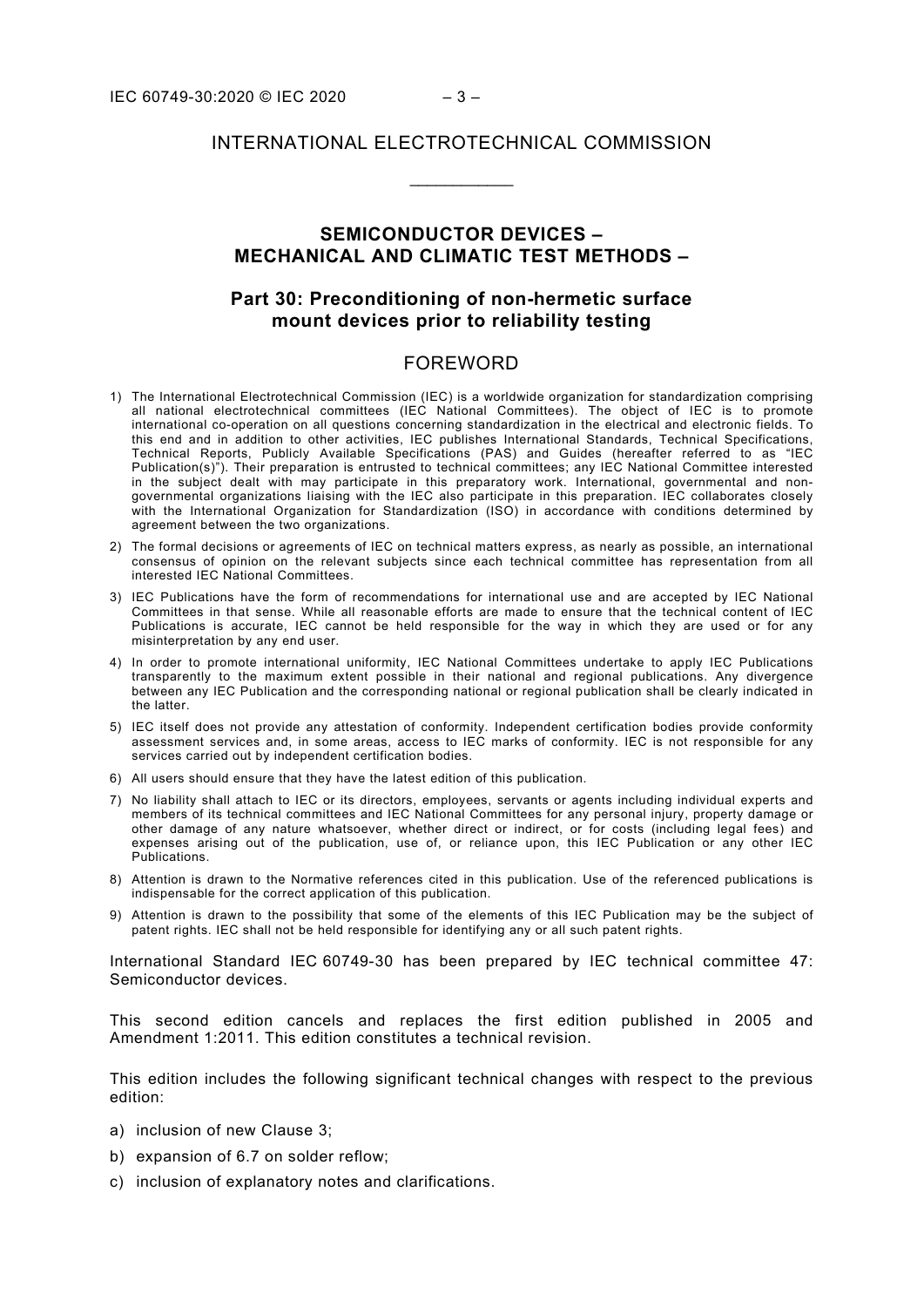The text of this International Standard is based on the following documents:

| <b>FDIS</b>  | Report on voting |
|--------------|------------------|
| 47/2633/FDIS | 47/2644/RVD      |

Full information on the voting for the approval of this International Standard can be found in the report on voting indicated in the above table.

This document has been drafted in accordance with the ISO/IEC Directives, Part 2.

A list of all parts in the IEC 60749 series, published under the general title *Semiconductor devices – Mechanical and climatic test methods*, can be found on the IEC website.

The committee has decided that the contents of this document will remain unchanged until the stability date indicated on the IEC website under "http://webstore.iec.ch" in the data related to the specific document. At this date, the document will be

- reconfirmed,
- withdrawn,
- replaced by a revised edition, or
- amended.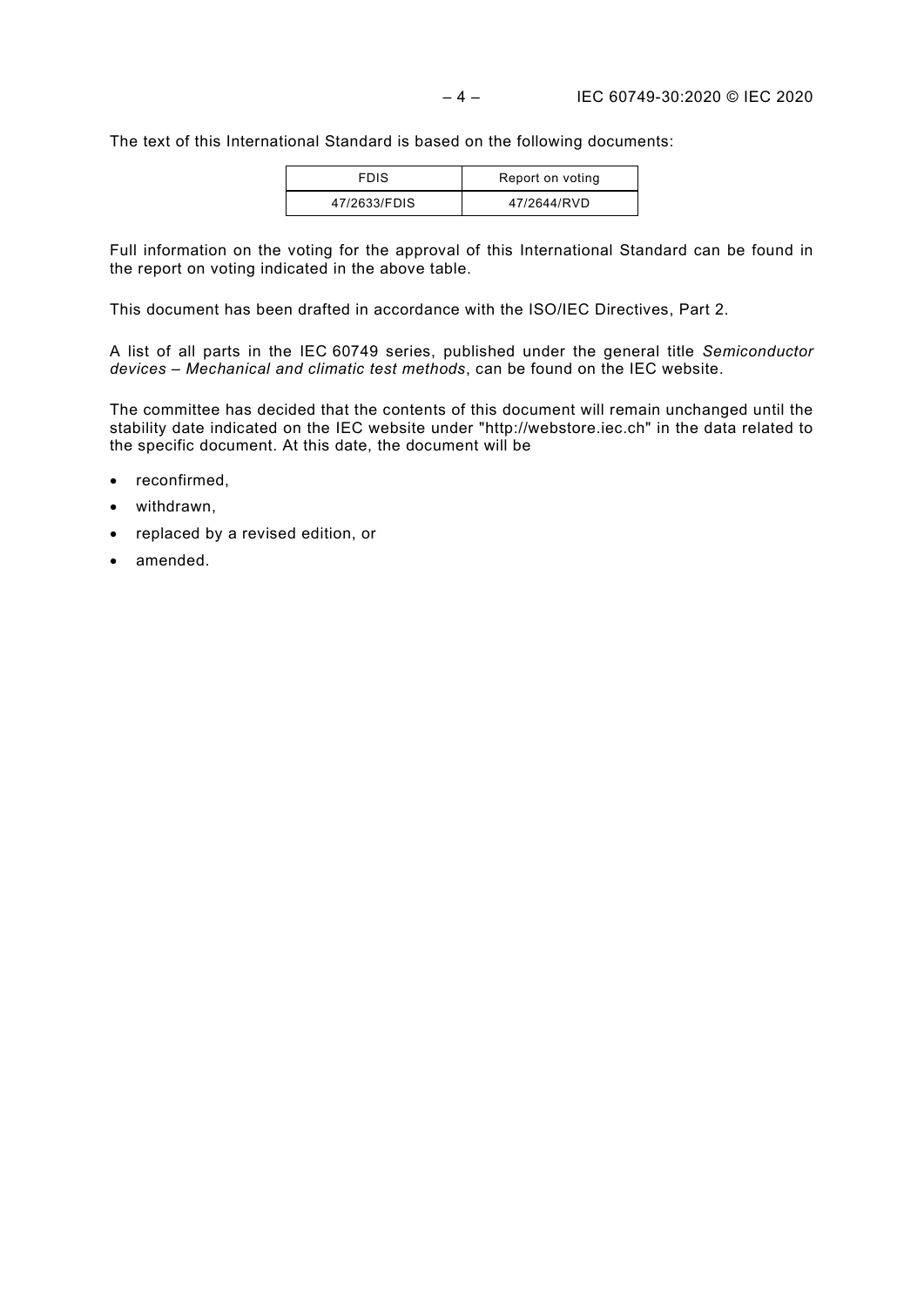#### **SEMICONDUCTOR DEVICES – MECHANICAL AND CLIMATIC TEST METHODS –**

#### **Part 30: Preconditioning of non-hermetic surface mount devices prior to reliability testing**

#### <span id="page-4-0"></span>**1 Scope**

This part of IEC 60749 establishes a standard procedure for determining the preconditioning of non-hermetic surface mount devices (SMDs) prior to reliability testing.

The test method defines the preconditioning flow for non-hermetic solid-state SMDs representative of a typical industry multiple solder reflow operation.

These SMDs are subjected to the appropriate preconditioning sequence described in this document prior to being submitted to specific in-house reliability testing (qualification and/or reliability monitoring) in order to evaluate long term reliability (impacted by soldering stress).

NOTE 1 Correlation of moisture-induced stress sensitivity conditions (or moisture sensitivity levels (MSL)) in accordance with IEC 60749-20 and this document and the actual reflow conditions used are dependent upon identical temperature measurement by both the semiconductor manufacturer and the board assembler. Therefore, the temperature at the top of the package on the hottest moisture sensitive SMD during assembly is monitored to ensure that it does not exceed the temperature at which the components are evaluated.

NOTE 2 For the purpose of this document, SMD is restricted to include only plastic-encapsulated SMDs and other packages made with moisture-permeable materials.

#### <span id="page-4-1"></span>**2 Normative references**

The following documents are referred to in the text in such a way that some or all of their content constitutes requirements of this document. For dated references, only the edition cited applies. For undated references, the latest edition of the referenced document (including any amendments) applies.

IEC 60749-4, *Semiconductor devices – Mechanical and climatic test methods – Part 4: Damp heat, steady state, highly accelerated stress test (HAST)*

IEC 60749-5, *Semiconductor devices – Mechanical and climatic test methods – Part 5: Steady-state temperature humidity bias life test* 

IEC 60749-11, *Semiconductor devices – Mechanical and climatic test methods – Part 11: Rapid change of temperature – Two-fluid-bath method*

IEC 60749-20:2020, *Semiconductor devices – Mechanical and climatic test methods – Part 20: Resistance of plastic encapsulated SMDs to the combined effects of moisture and soldering heat*

IEC 60749-24, *Semiconductor devices – Mechanical and climatic test methods – Part 24: Accelerated moisture resistance – Unbiased HAST*

IEC 60749-25:2003, *Semiconductor devices – Mechanical and climatic test methods – Part 25: Temperature cycling*

IEC 60749-33, *Semiconductor devices – Mechanical and climatic test methods – Part 33: Accelerated moisture resistance – Unbiased autoclave.*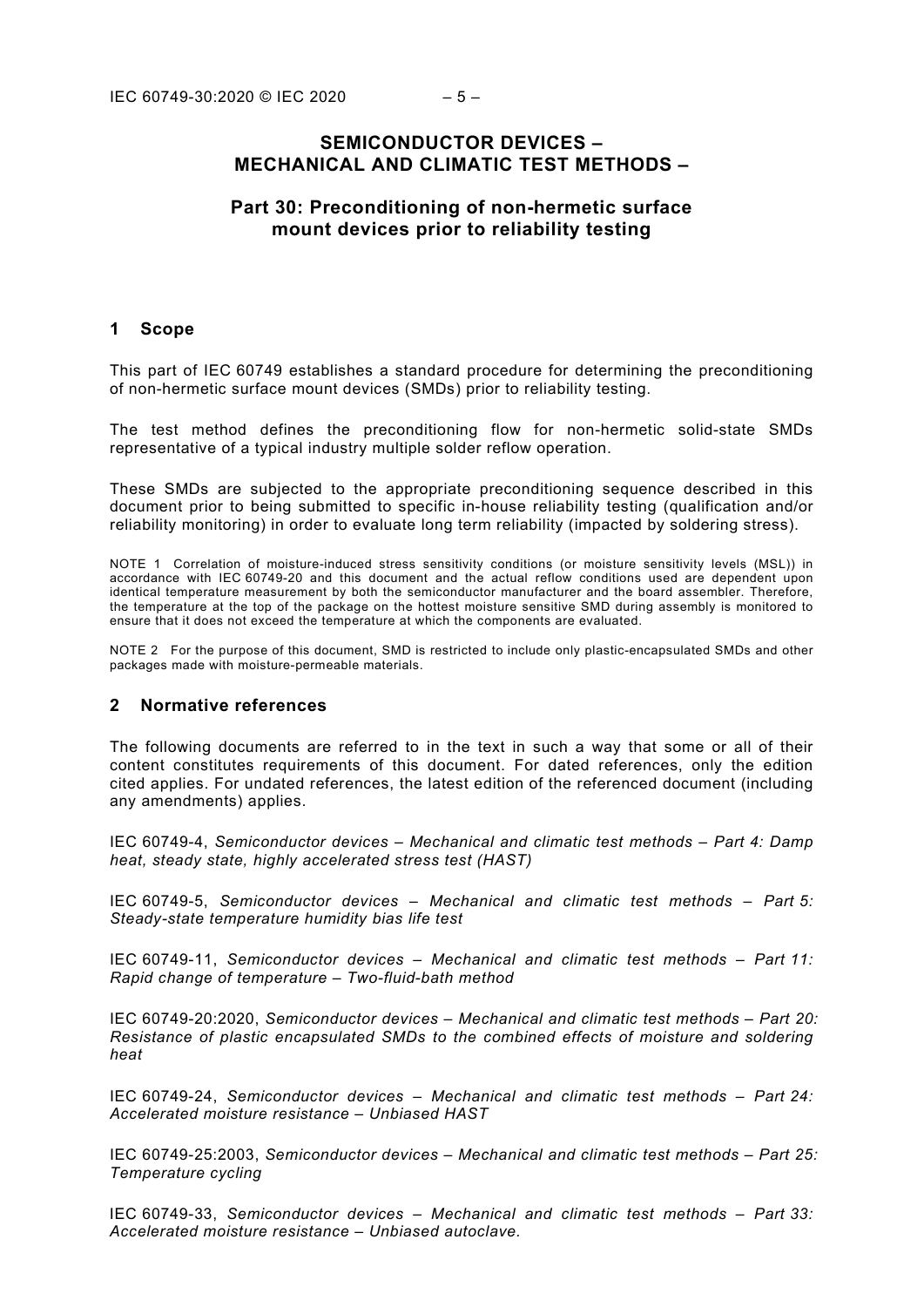# SOMMAIRE

| 1 |       |                                                                                                                                                           |  |
|---|-------|-----------------------------------------------------------------------------------------------------------------------------------------------------------|--|
| 2 |       |                                                                                                                                                           |  |
| 3 |       |                                                                                                                                                           |  |
| 4 |       |                                                                                                                                                           |  |
| 5 |       |                                                                                                                                                           |  |
|   | 5.1   |                                                                                                                                                           |  |
|   | 5.2   |                                                                                                                                                           |  |
|   | 5.3   |                                                                                                                                                           |  |
|   | 5.4   |                                                                                                                                                           |  |
|   | 5.5   |                                                                                                                                                           |  |
|   | 5.6   |                                                                                                                                                           |  |
|   | 5.7   |                                                                                                                                                           |  |
| 6 |       |                                                                                                                                                           |  |
|   | 6.1   |                                                                                                                                                           |  |
|   | 6.2   |                                                                                                                                                           |  |
|   | 6.2.1 |                                                                                                                                                           |  |
|   | 6.2.2 |                                                                                                                                                           |  |
|   | 6.3   |                                                                                                                                                           |  |
|   | 6.4   |                                                                                                                                                           |  |
|   | 6.5   | Conditions d'absorption d'humidité pour CMS sous emballage avec                                                                                           |  |
|   | 6.5.1 |                                                                                                                                                           |  |
|   | 6.5.2 | Méthode A pour CMS sous emballage avec dessiccant conformément à                                                                                          |  |
|   | 6.5.3 | Méthode B pour CMS sous emballage avec dessiccant conformément à                                                                                          |  |
|   | 6.6   | Conditions d'absorption d'humidité pour CMS sous emballage sans                                                                                           |  |
|   | 6.7   |                                                                                                                                                           |  |
|   | 6.7.1 |                                                                                                                                                           |  |
|   | 6.7.2 |                                                                                                                                                           |  |
|   | 6.8   |                                                                                                                                                           |  |
|   | 6.8.1 |                                                                                                                                                           |  |
|   | 6.8.2 |                                                                                                                                                           |  |
|   | 6.9   |                                                                                                                                                           |  |
|   | 6.9.1 |                                                                                                                                                           |  |
|   | 6.9.2 |                                                                                                                                                           |  |
|   | 6.10  |                                                                                                                                                           |  |
| 7 |       |                                                                                                                                                           |  |
|   |       |                                                                                                                                                           |  |
|   |       | Tableau 1 – Déroulement de la séquence de préconditionnement – Méthode A<br>(condition A2) conformément à l'IEC 60749-20 (dispositifs sous emballage avec |  |

| (condition AZ) conformement a FIEC 60749-20 (dispositifs sous emballage avec                                                                               |  |
|------------------------------------------------------------------------------------------------------------------------------------------------------------|--|
| Tableau 2 – Déroulement de la séquence de préconditionnement – Méthode B<br>(conditions B2 à B6) conformément à l'IEC 60749-20 (dispositifs sous emballage |  |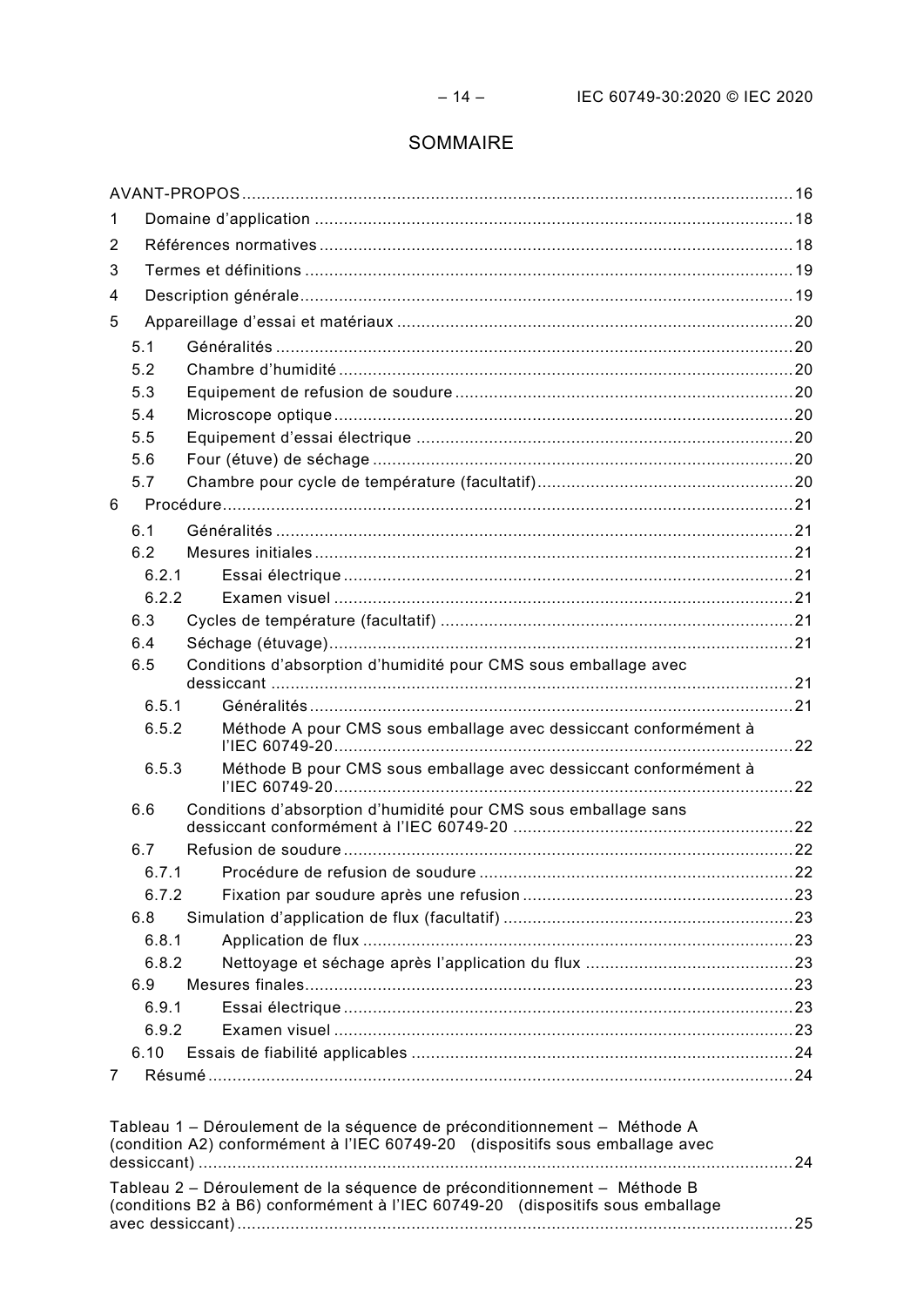Tableau 3 – Déroulement de la séquence de préconditionnement – Conditions A1 et B1 conformément à l'IEC 60749-20 (composants sous emballage sans dessiccant)............26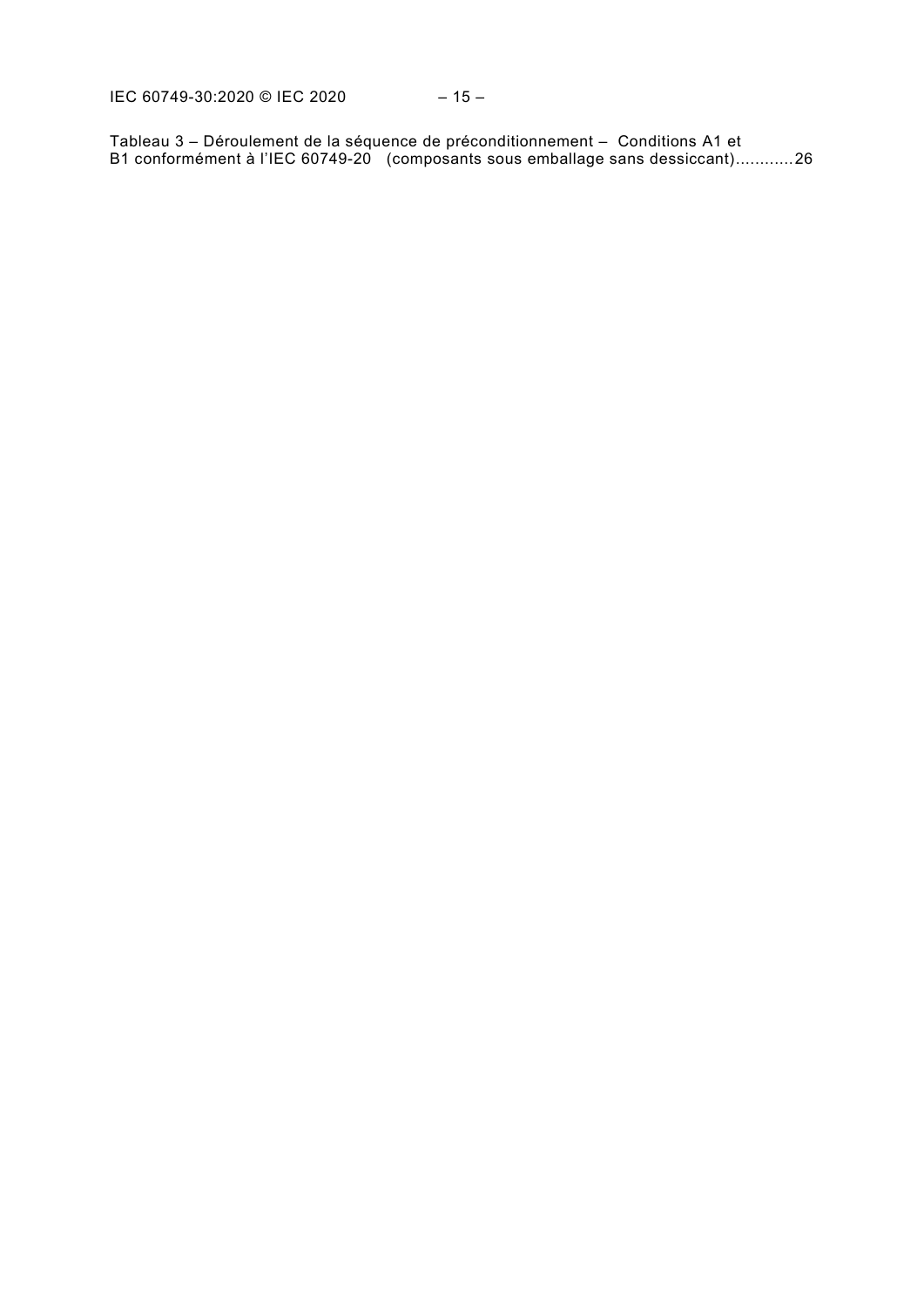### COMMISSION ÉLECTROTECHNIQUE INTERNATIONALE

# **DISPOSITIFS À SEMICONDUCTEURS – MÉTHODES D'ESSAIS MÉCANIQUES ET CLIMATIQUES –**

\_\_\_\_\_\_\_\_\_\_\_\_

#### **Partie 30: Préconditionnement des composants pour montage en surface non hermétiques avant les essais de fiabilité**

#### AVANT-PROPOS

- <span id="page-7-0"></span>1) La Commission Electrotechnique Internationale (IEC) est une organisation mondiale de normalisation composée de l'ensemble des comités électrotechniques nationaux (Comités nationaux de l'IEC). L'IEC a pour objet de favoriser la coopération internationale pour toutes les questions de normalisation dans les domaines de l'électricité et de l'électronique. A cet effet, l'IEC – entre autres activités – publie des Normes internationales, des Spécifications techniques, des Rapports techniques, des Spécifications accessibles au public (PAS) et des Guides (ci-après dénommés "Publication(s) de l'IEC"). Leur élaboration est confiée à des comités d'études, aux travaux desquels tout Comité national intéressé par le sujet traité peut participer. Les organisations internationales, gouvernementales et non gouvernementales, en liaison avec l'IEC, participent également aux travaux. L'IEC collabore étroitement avec l'Organisation Internationale de Normalisation (ISO), selon des conditions fixées par accord entre les deux organisations.
- 2) Les décisions ou accords officiels de l'IEC concernant les questions techniques représentent, dans la mesure du possible, un accord international sur les sujets étudiés, étant donné que les Comités nationaux de l'IEC intéressés sont représentés dans chaque comité d'études.
- 3) Les Publications de l'IEC se présentent sous la forme de recommandations internationales et sont agréées comme telles par les Comités nationaux de l'IEC. Tous les efforts raisonnables sont entrepris afin que l'IEC s'assure de l'exactitude du contenu technique de ses publications; l'IEC ne peut pas être tenue responsable de l'éventuelle mauvaise utilisation ou interprétation qui en est faite par un quelconque utilisateur final.
- 4) Dans le but d'encourager l'uniformité internationale, les Comités nationaux de l'IEC s'engagent, dans toute la mesure possible, à appliquer de façon transparente les Publications de l'IEC dans leurs publications nationales et régionales. Toutes divergences entre toutes Publications de l'IEC et toutes publications nationales ou régionales correspondantes doivent être indiquées en termes clairs dans ces dernières.
- 5) L'IEC elle-même ne fournit aucune attestation de conformité. Des organismes de certification indépendants fournissent des services d'évaluation de conformité et, dans certains secteurs, accèdent aux marques de conformité de l'IEC. L'IEC n'est responsable d'aucun des services effectués par les organismes de certification indépendants.
- 6) Tous les utilisateurs doivent s'assurer qu'ils sont en possession de la dernière édition de cette publication.
- 7) Aucune responsabilité ne doit être imputée à l'IEC, à ses administrateurs, employés, auxiliaires ou mandataires, y compris ses experts particuliers et les membres de ses comités d'études et des Comités nationaux de l'IEC, pour tout préjudice causé en cas de dommages corporels et matériels, ou de tout autre dommage de quelque nature que ce soit, directe ou indirecte, ou pour supporter les coûts (y compris les frais de justice) et les dépenses découlant de la publication ou de l'utilisation de cette Publication de l'IEC ou de toute autre Publication de l'IEC, ou au crédit qui lui est accordé.
- 8) L'attention est attirée sur les références normatives citées dans cette publication. L'utilisation de publications référencées est obligatoire pour une application correcte de la présente publication.
- 9) L'attention est attirée sur le fait que certains des éléments de la présente Publication de l'IEC peuvent faire l'objet de droits de brevet. L'IEC ne saurait être tenue pour responsable de ne pas avoir identifié de tels droits de brevets et de ne pas avoir signalé leur existence.

La Norme internationale IEC 60749-30 a été établie par le sous-comité 47: Dispositifs à semiconducteurs.

Cette deuxième édition annule et remplace la première édition parue en 2005 et l'Amendement 1:2011. Cette édition constitue une révision technique.

Cette édition inclut les modifications techniques majeures suivantes par rapport à l'édition précédente:

- a) ajout du nouvel Article [3;](#page-10-0)
- b) extension de 6.7 concernant la refusion de soudure;
- c) inclusion de notes explicatives et de clarifications.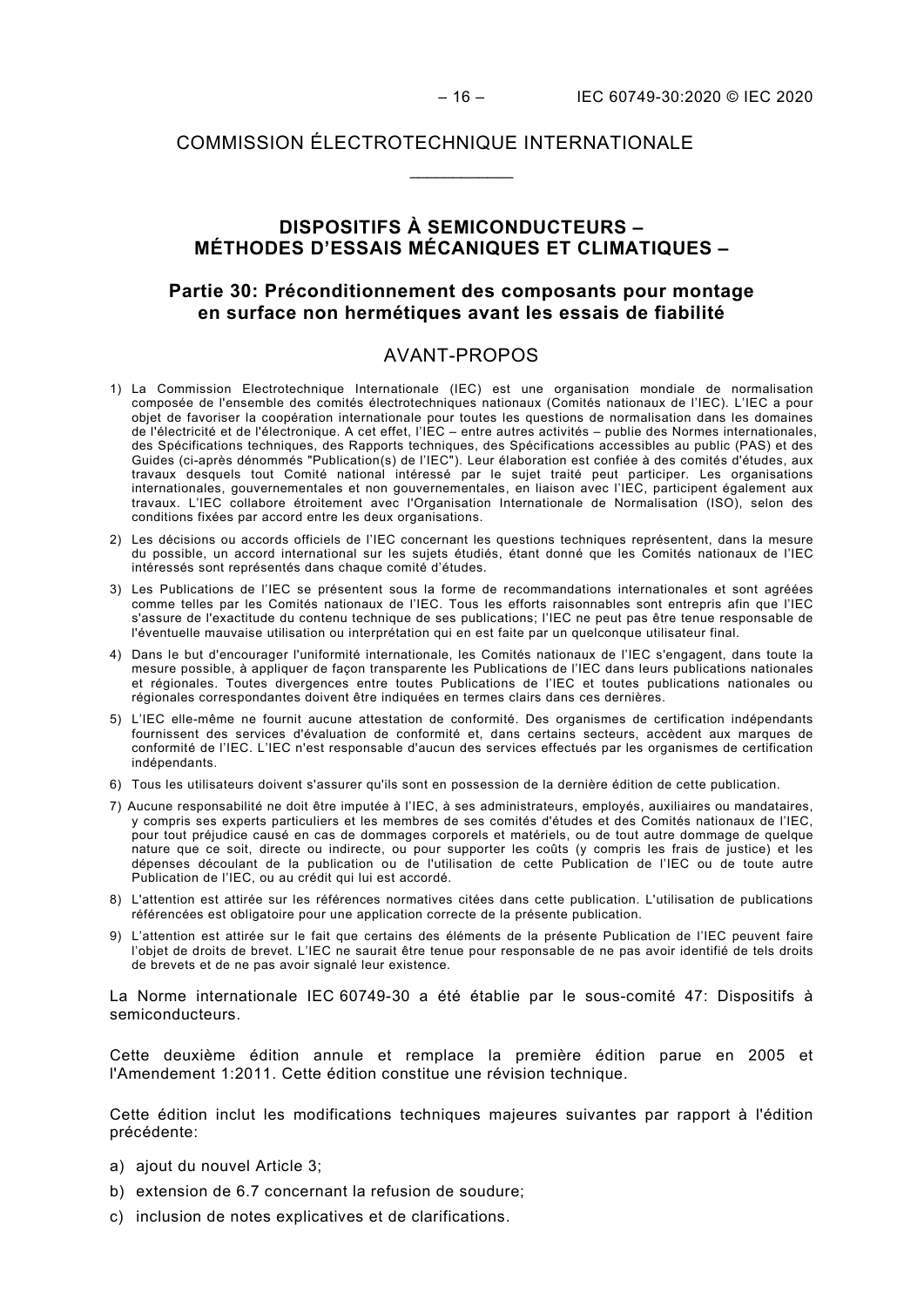Le texte de cette Norme internationale est issu des documents suivants:

| <b>FDIS</b>  | Rapport de vote |
|--------------|-----------------|
| 47/2633/FDIS | 47/2644/RVD     |

Le rapport de vote indiqué dans le tableau ci-dessus donne toute information sur le vote ayant abouti à l'approbation de cette Norme internationale.

Ce document a été rédigé selon les Directives ISO/IEC, Partie 2.

Une liste de toutes les parties de la série IEC 60749, publiées sous le titre général *Dispositifs à semiconducteurs – Méthodes d'essais mécaniques et climatiques*, peut être consultée sur le site web de l'IEC.

Le comité a décidé que le contenu de ce document ne sera pas modifié avant la date de stabilité indiquée sur le site web de l'IEC sous "http://webstore.iec.ch" dans les données relatives au document recherché. A cette date, le document sera

- reconduit,
- supprimé,
- remplacé par une édition révisée, ou
- amendé.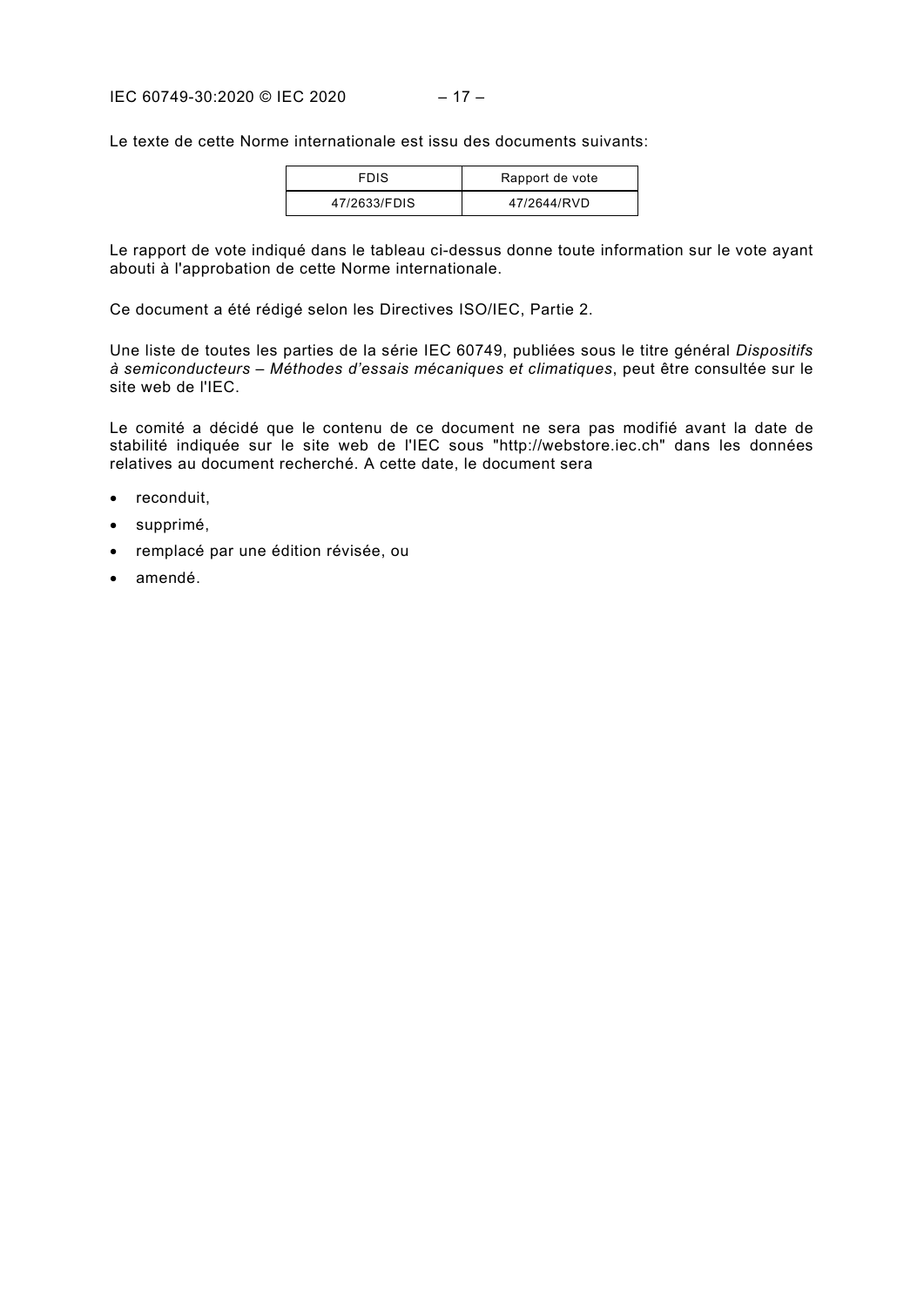### **DISPOSITIFS À SEMICONDUCTEURS – MÉTHODES D'ESSAIS MÉCANIQUES ET CLIMATIQUES –**

#### **Partie 30: Préconditionnement des composants pour montage en surface non hermétiques avant les essais de fiabilité**

#### <span id="page-9-0"></span>**1 Domaine d'application**

La présente partie de l'IEC 60749 établit une procédure normalisée de détermination du préconditionnement pour les composants pour montage en surface (CMS) non hermétiques avant les essais de fiabilité.

Cette méthode d'essai définit une refusion de préconditionnement pour les CMS à l'état solide non hermétiques représentative d'une opération de refusion de soudure multiple industrielle type.

Les CMS sont soumis à la séquence de préconditionnement appropriée décrite dans le présent document avant d'être soumis aux essais de fiabilité sur place spécifiques (qualification et/ou surveillance de la fiabilité) pour évaluer la fiabilité à long terme (qui pourrait être affectée par la refusion de soudure).

NOTE 1 La corrélation des conditions de sensibilité aux contraintes induites par l'humidité (ou les niveaux de sensibilité à l'humidité (NSH)) conformément à l'IEC 60749-20 et au présent document, et les conditions réelles de refusion utilisées dépendent de la mesure de température identique tant par le fabricant de semiconducteurs que par l'assembleur de cartes. De ce fait, le niveau de la température à l'emplacement supérieur du boîtier sur le CMS le plus chaud sensible à l'humidité pendant l'assemblage est surveillé pour garantir qu'il ne dépasse pas la température à laquelle les composants sont évalués.

NOTE 2 Dans le cadre du présent document, le CMS peut seulement inclure des CMS à encapsulation plastique et d'autres boîtiers conçus avec des matériaux perméables à l'humidité.

#### <span id="page-9-1"></span>**2 Références normatives**

Les documents suivants sont cités dans le texte de sorte qu'ils constituent, pour tout ou partie de leur contenu, des exigences du présent document. Pour les références datées, seule l'édition citée s'applique. Pour les références non datées, la dernière édition du document de référence s'applique (y compris les éventuels amendements).

IEC 60749-4, *Dispositifs à semiconducteurs – Méthodes d'essais mécaniques et climatiques – Partie 4: Essai continu fortement accéléré de contrainte de chaleur humide (HAST)*

IEC 60749-5, *Dispositifs à semiconducteurs – Méthodes d'essais mécaniques et climatiques – Partie 5: Essai continu de durée de vie sous température et humidité avec polarisation* 

IEC 60749-11, *Dispositifs à semiconducteurs – Méthodes d'essais mécaniques et climatiques – Partie 11: Variations rapides de température – Méthode des deux bains*

IEC 60749-20:2020, *Dispositifs à semiconducteurs – Méthodes d'essais mécaniques et climatiques – Partie 20: Résistance des CMS à boîtier plastique à l'effet combiné de l'humidité et de la chaleur de brasage*

IEC 60749-24, *Dispositifs à semiconducteurs – Méthodes d'essais mécaniques et climatiques – Partie 24: Résistance à l'humidité accélérée – HAST sans polarisation*